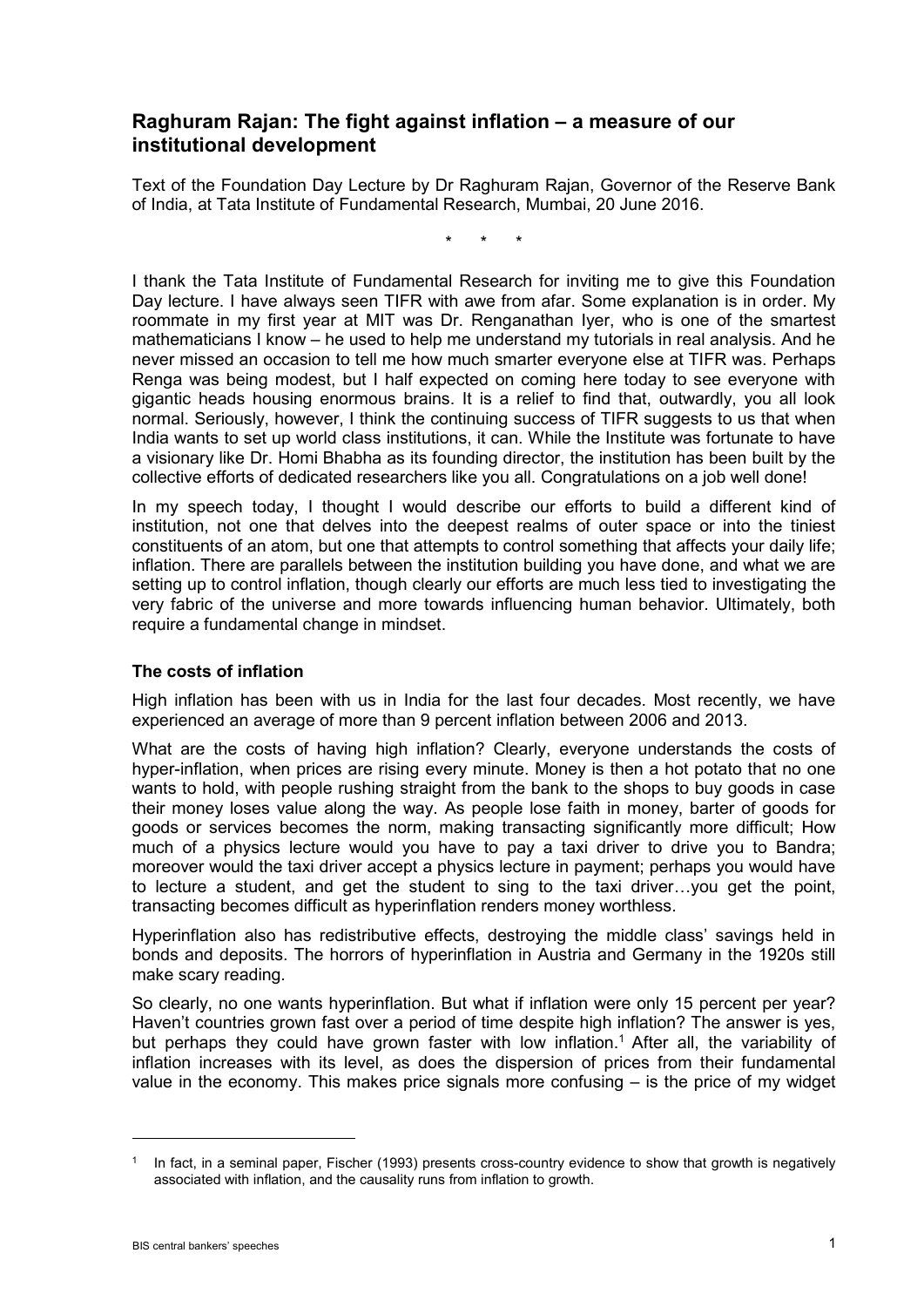going up because of high demand or because of high generalized inflation? In the former case, I can sell more if I produce more, in the latter case I will be left with unsold inventory. Production and investment therefore become more risky.

Moreover, high and variable inflation causes lenders to demand a higher fixed interest rate to compensate for the risk that inflation will move around (the so-called inflation risk premium), thus raising the cost of finance. The long term nominal (and real) interest rates savers require rises, thus making some long-duration projects prohibitively costly.

These effects kick in only when inflation is noticeably high. So it is legitimate to ask, "At what threshold level of inflation does it start hurting growth?" Unfortunately, this question is hard to answer – developing countries typically have higher inflation, and developing countries also have higher growth. So one might well find a positive correlation between inflation and growth, though this does not mean more inflation causes more growth. For this reason, the literature on estimating threshold effects beyond which inflation hurts growth is both vast as well as inconclusive. Most studies find that double digit inflation is harmful for growth but are fuzzier about where in the single digits the precise threshold lies.<sup>2</sup>

## **The inflation target**

Nevertheless, given the limited evidence, why do most countries set their inflation goal in the low single digits – 2 to 5 percent rather than 7 to 10 percent? Three reasons come to mind. First, even if inflation is at a moderate level that does not hurt overall growth, the consequences of inflation are not evenly distributed. While higher inflation might help a rich, highly indebted, industrialist because his debt comes down relative to sales revenues, it hurts the poor daily wage worker, whose wage is not indexed to inflation.<sup>3</sup> Second, higher inflation is more variable. This raises the chance of breaching any given range around the target if it is set at a higher level. To the extent that a higher target is closer to the threshold, this makes it more likely the country will exceed the threshold and experience lower growth. Third, inflation could feed on itself at higher levels – the higher the target, the more chances of entering regions where inflation spirals upwards.

The received wisdom in monetary economics today is therefore that a central bank serves the economy and the cause of growth best by keeping inflation low and stable around the target it is given by the government. This contrasts with the earlier prevailing view in economics that by pumping up demand through dramatic interest rate cuts, the central bank could generate sustained growth, albeit with some inflation. That view proved hopelessly optimistic about the powers of the central bank.

There is indeed a short run trade-off between inflation and growth. In layman's terms, if the central bank cuts the interest rate by 100 basis points today, and banks pass it on, then demand will pick up and we could get stronger growth for a while, especially if economic players are surprised. The stock market may shoot up for a few days. But you can fool all of the people only some of the time. If the economy is producing at potential, we would quickly see shortages and a sharp rise in inflation. People will also start expecting the central bank to disregard inflation (that is, be hopelessly dovish according to the bird analogies that abound) and embed high inflationary expectations into their decisions, including their demand for higher wages. If contrary to expectations, the central bank is committed to keeping inflation under control, it may then be forced to raise interest rates substantially to

<sup>&</sup>lt;sup>2</sup> For example, Bruno and Easterly (1995) suggest 40 percent as a danger point, beyond which increases in inflation are very likely to lead to a growth crisis. In contrast, Khan and Senhadji (2000) estimate that the threshold above which inflation significantly slows growth is 1–3 percent for industrial countries and 7–11 percent for developing countries.

<sup>&</sup>lt;sup>3</sup> According to Easterly and Fischer (2001), "a growing body of literature on balance-but not unanimously-tends to support the view that inflation is a cruel tax".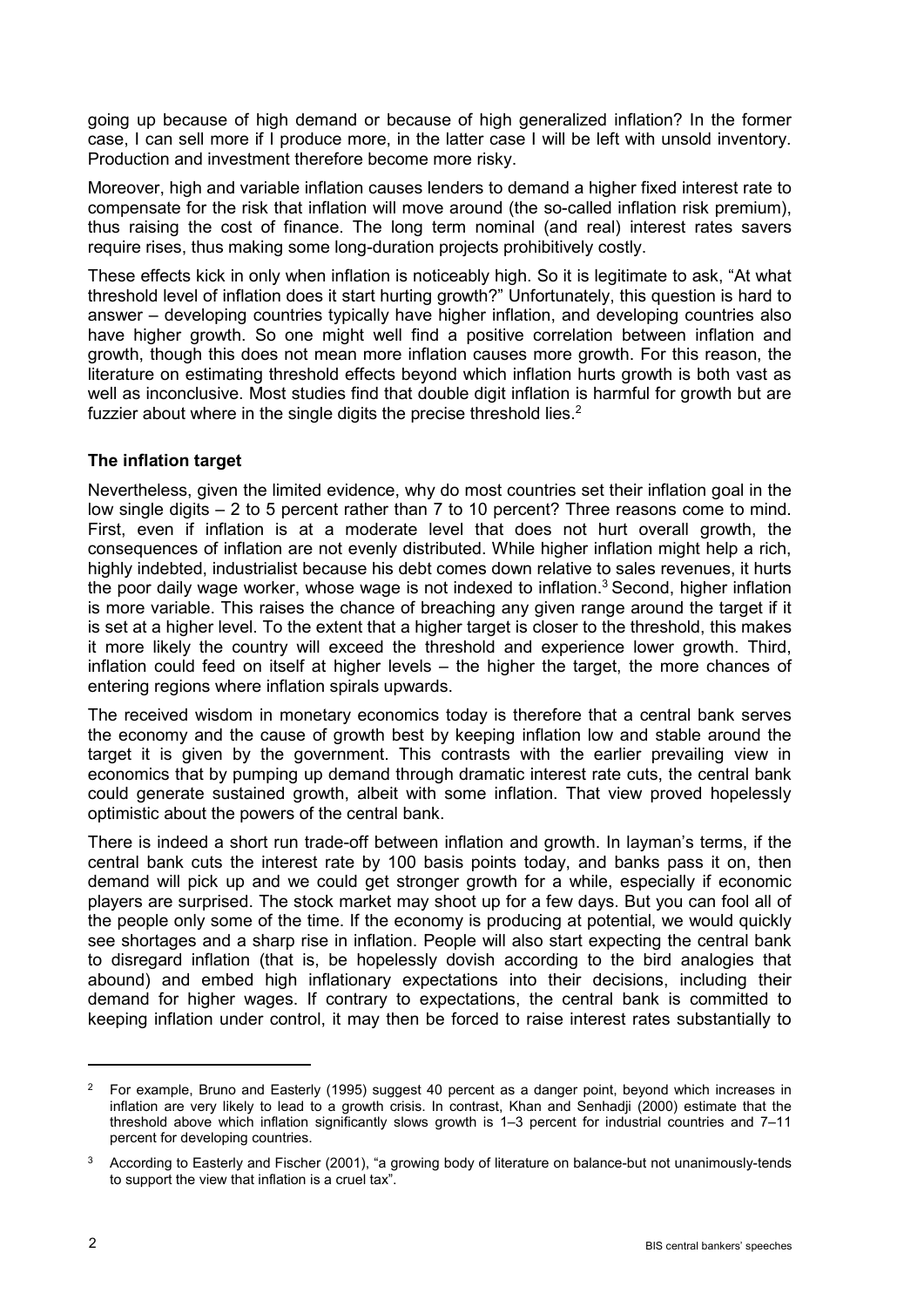offset that temporary growth. The boom and bust will not be good for the economy, and average growth may be lower than if the cut had not taken place. This is why modern economics also says there is no long run trade-off between growth and inflation – the best way for a central bank to ensure sustainable growth is to keep demand close to potential supply so that inflation remains moderate, and the other factors that drive growth, such as good governance, can take center stage.4

Put differently, when people say "Inflation is low, you can now turn to stimulating growth", they really do not understand that these are two sides of the same coin. The RBI always sets the policy rate as low as it can, consistent with meeting its inflation objective. Indeed, the fact that inflation is fairly close to the upper bound of our target zone today suggests we have not been overly hawkish, and were wise to disregard advice in the past to cut more deeply. If a critic believes interest rates are excessively high, he either has to argue the government-set inflation target should be higher than it is today, or that the RBI is excessively pessimistic about the path of future inflation. He cannot have it both ways, want lower inflation as well as lower policy rates.

At the same time, the RBI does not focus on inflation to the exclusion of growth. If inflation rises sharply, for instance, because of a sharp rise in the price of oil, it would not be sensible for a central bank to bring inflation within its target band immediately by raising interest rates so high as to kill all economic activity. Instead, it makes sense to bring inflation back under control over the medium term, that is, the next two years or so, by raising rates steadily to the point where the bank thinks it would be enough to bring inflation back within the target range. Let me emphasize that this is not a prediction of either the path of oil prices or a forecast of our monetary actions, lest I read in the paper tomorrow "RBI to raise rates". More generally, the extended glide path over which we are bringing inflation in check appropriately balances inflation and the need for reasonable growth.

#### **Arguments against what we are doing**

There are many who believe we are totally misguided in our actions. Let me focus on four criticisms. First, we focus on the wrong index of inflation. Second, we have killed private investment by keeping rates too high. Somewhat contradictorily, we are also hurting the pensioner by cutting rates too sharply. Third, monetary policy has no effects on inflation when the economy is supply constrained, so we should abandon our attempt to control it. Fourth, the central bank has little control over inflation when government spending dominates (what in the jargon is called "fiscal dominance").

## **The wrong index**

Historically, the RBI targeted a variety of indicators, putting a lot of weight on the Wholesale Price Inflation (WPI). Theoretically, reliance on WPI has two problems. First, what the common citizen experiences is retail inflation, that is, Consumer Price Inflation (CPI). Since monetary policy "works" by containing the public's inflation expectations and thus wage demands, Consumer Price Inflation is what matters. Second, WPI contains a lot of traded manufactured goods and commodity inputs in the basket, whose price is determined internationally. A low WPI could result from low international inflation, while domestic components of inflation such as education and healthcare services as well as retail margins

<sup>4</sup> I am being a bit loose here. The short run tradeoff works because economic actors can be surprised by unexpected loosening, and the surprise can have positive growth effects. In the long run, the central bank loses its power to surprise, and the public embeds its correct forecast of how much inflation the central bank will create into all nominal variables such as interest rates. To the extent that high inflation is harmful for growth and welfare, a central bank that continuously tries to give short run positive surprises will entrench long run high inflation, which will be bad for growth.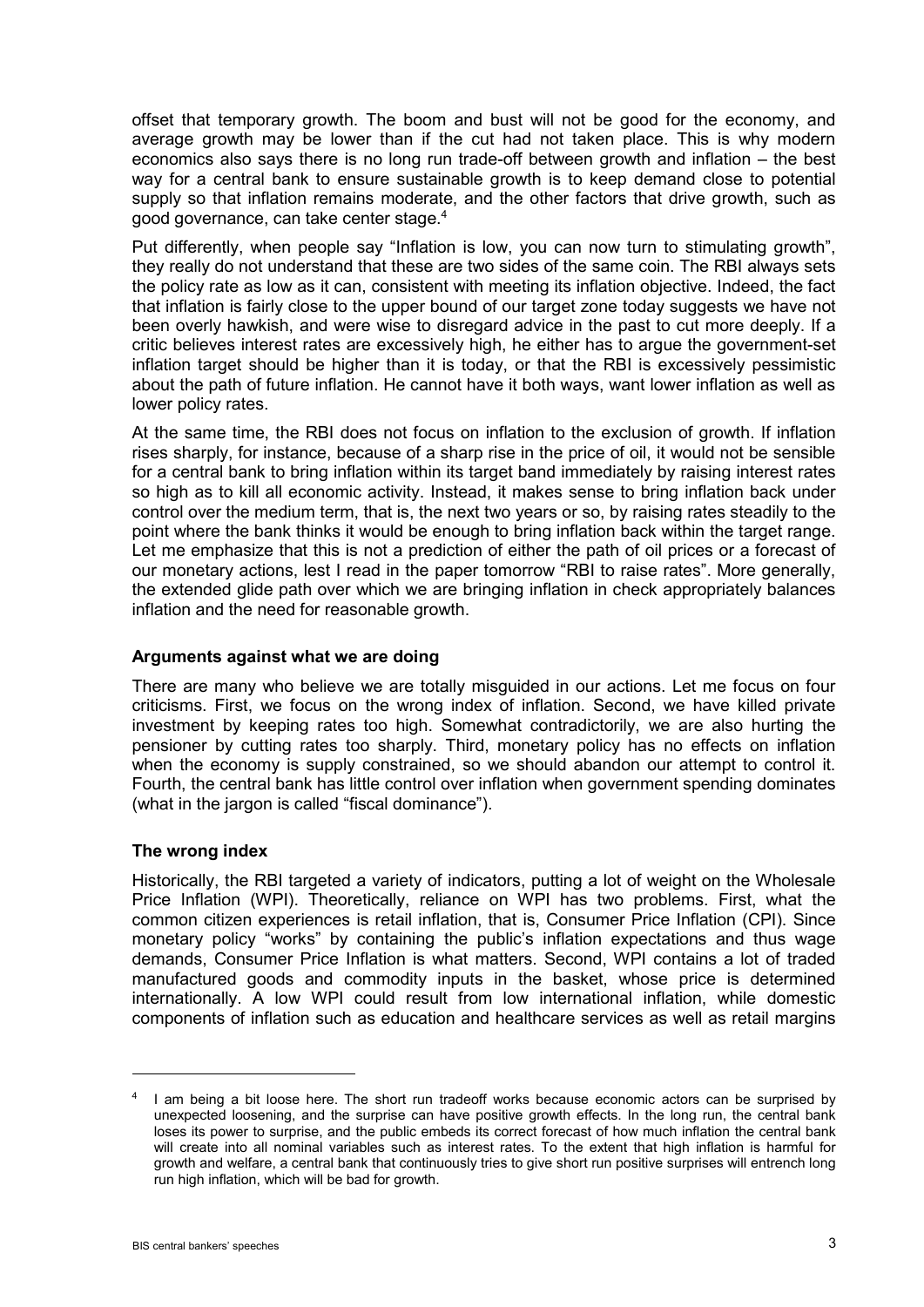and non-traded food are inflating merrily to push up CPI. By focusing on WPI, we could be deluded into thinking we control inflation, even though it stems largely from actions of central banks elsewhere. In doing so we neglect CPI which is what matters to our common man, and is more the consequence of domestic monetary policy.

#### **The effective real interest rate, investments, and savings**

Of course, one reason critics may advocate a focus on WPI is because it is low today, and thus would mean low policy rates. This is short-sighted reasoning for when commodity prices and global inflation picks up, WPI could well exceed CPI. There is, however, a more subtle argument; the real interest rate is the difference between the interest rate a borrower pays and inflation – it is the true cost of borrowing in terms of goods like widgets or dosas. If policy interest rates are set to control CPI, they may be too high for manufacturers who see their product prices appreciating only at the WPI rate. I am sympathetic to the argument, but I also think the concern is overblown. Even if manufacturers do not have much pricing power because of global competition, their commodity suppliers have even less. So a metal producer benefits from the fall in coal and ore prices, even though they may not get as high a realization on metal sales as in the past. The true measure of inflation for them is the inflation in their profits, which is likely significantly greater than suggested by WPI.

A second error that is made is to attribute all components of the interest rate paid by the borrower to monetary policy. For heavily indebted borrowers, however, a large component of the interest rate they pay is the credit risk premium banks charge for the risk they may not get repaid. This credit risk premium is largely independent of where the RBI sets its policy rate.

So when someone berates us because heavily indebted industrialists borrow at 14% interest with WPI at 0.5%, they make two important errors in saying the real interest rate is 13.5%. First, 7.5% is the credit spread, and would not be significantly lower if we cut the policy rate (at 6.5% today) by another 100 basis points. Second, the inflation that matters to the industrialist is not the 0.5% at which their output prices are inflating, but the 4% at which their profits are inflating (because costs are falling at 5% annually). The real risk free interest rate they experience is 2.5%, a little higher than elsewhere in the world, but not the most significant factor standing in the way of investment. Far more useful in lowering borrowing rates is to improve lending institutions and borrower behavior to bring down the credit risk premium, than to try and push the RBI to lower rates unduly.

The policy rate in effect plays a balancing act. As important as real borrowing rates for the manufacturer are real deposit rates for the saver. In the last decade, savers have experienced negative real rates over extended periods as CPI has exceeded deposit interest rates. This means that whatever interest they get has been more than wiped out by the erosion in their principal's purchasing power due to inflation. Savers intuitively understand this, and had been shifting to investing in real assets like gold and real estate, and away from financial assets like deposits. This meant that India needed to borrow from abroad to fund investment, which led to a growing unsustainable current account deficit.

In recent years, our fight against inflation also meant the policy rate came down only when we thought depositors could expect a reasonable positive real return on their financial savings. This has helped increase household financial savings relative to their savings in real assets, and helped bring down the current account deficit. At the same time, I do get a lot of heart-rending letters from pensioners complaining about the cut in deposit rates. The truth is they are better off now than in the past, as I tried to explain in a previous lecture, but I can understand why they are upset when they see their interest income diminishing.

The bottom line is that in controlling inflation, monetary policy makers effectively end up balancing the interests of both investors and savers over the business cycle. At one of my talks, an industrialist clamored for a 4% rate on his borrowing. When I asked him if he would deposit at that rate in a safe bank, leave alone invest in one of his risky friends, he said "No!"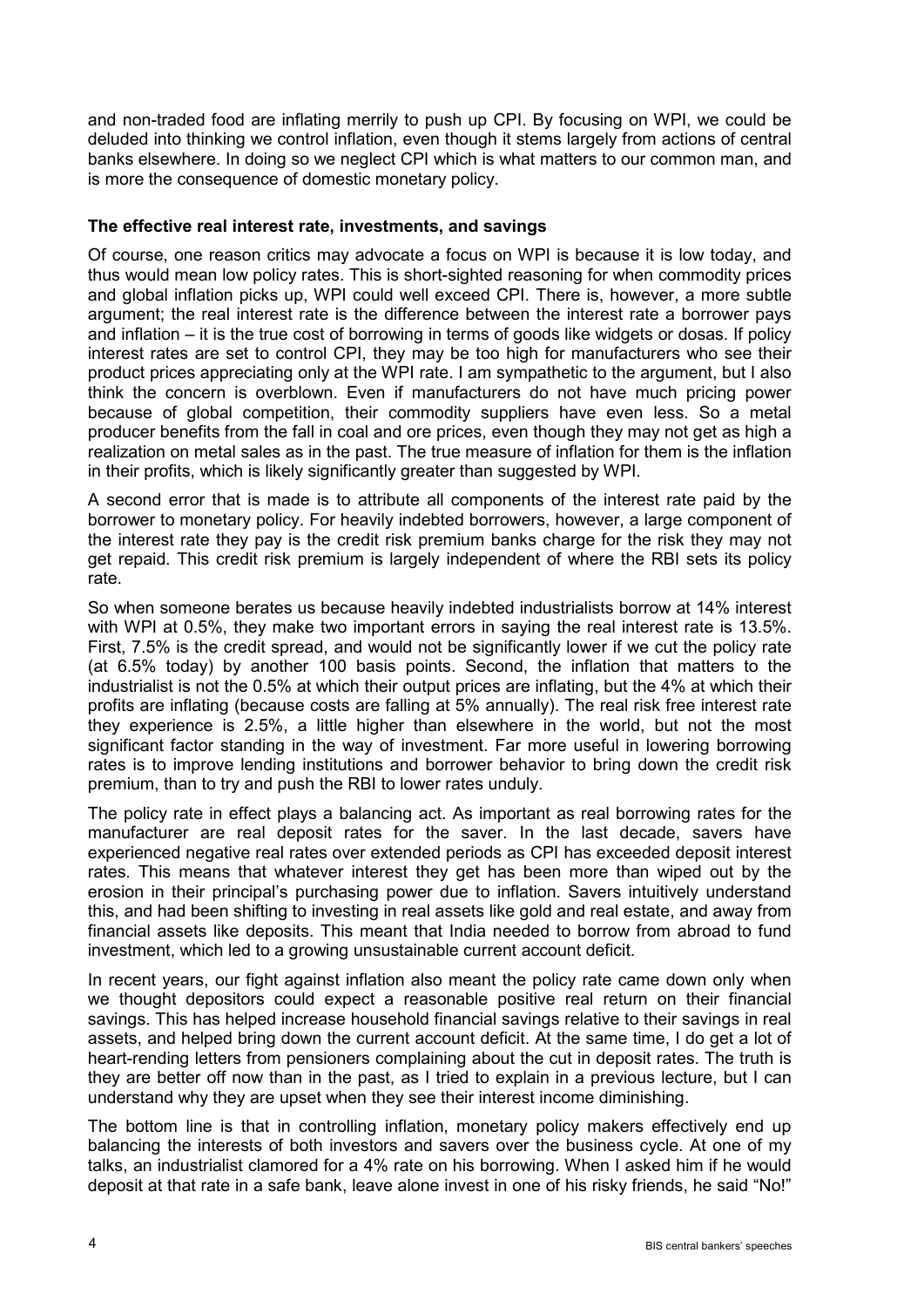Nevertheless, he insisted on our cutting rates significantly. Unfortunately, policy makers do not have the luxury of inconsistency.

## **Supply constraints**

Food inflation has contributed significantly to CPI inflation, but so has inflation in services like education and healthcare. Some argue, rightly, that it is hard for RBI to directly control food demand through monetary policy. Then they proceed, incorrectly, to say we should not bother about controlling CPI inflation. The reality is that while it is hard for us to control food demand, especially of essential foods, and only the government can influence food supply through effective management, we can control demand for other, more discretionary, items in the consumption basket through tighter monetary policy. To prevent sustained food inflation from becoming generalized inflation through higher wage increases, we have to reduce inflation in other items. Indeed, overall headline inflation may have stayed below 6 percent recently even in periods of high food inflation, precisely because other components of the CPI basket such as "clothing and footwear" are inflating more slowly.

# **Fiscal dominance**

Finally, one reason the RBI was historically reluctant to lock itself into an inflation-focused framework is because it feared government over-spending would make its task impossible. The possibility of fiscal dominance, however, only means that given the inflation objective set by the government, both the government and the RBI have a role to play. If the government overspends, the central bank has to compensate with tighter policy to achieve the inflation objective. So long as this is commonly understood, an inflation-focused framework means better coordination between the government and the central bank as they go towards the common goal of macro stability. I certainly believe that the responsible recent budget did create room for the RBI to ease in April.

## **Pragmatic inflation focus**

As you will understand from all that I have been saying, monetary policy under an inflation focused framework tries to balance various interests as we bring inflation under control. In doing so, we have to have a pragmatic rather than doctrinaire mindset. For example, emerging markets can experience significant capital inflows that can affect exchange rate volatility as well as financial stability. A doctrinaire mindset would adopt a hands-off approach, while the pragmatic mindset would permit intervention to reduce volatility and instability. Nevertheless, the pragmatic mind would also recognize that the best way to obtain exchange rate stability is to bring inflation down to a level commensurate with global inflation.

Similarly, while financial stability considerations are not explicitly in the RBI's objectives, they make their way in because the RBI has to keep growth in mind while controlling inflation. So if the RBI's monetary policies are contributing to a credit or asset price bubble that could lead to a systemic meltdown and growth collapse, the RBI will have to resort to corrective monetary policy if macro-prudential policy alternatives are likely to prove ineffective.

# **The transition to low inflation**

The period when a high inflation economy moves to low inflation is never an easy one. After years of high inflation, the public's expectations of inflation have been slow to adjust downwards. As a result, they have been less willing to adjust their interest expectations downwards. Household financial savings are increasing rapidly as a fraction of overall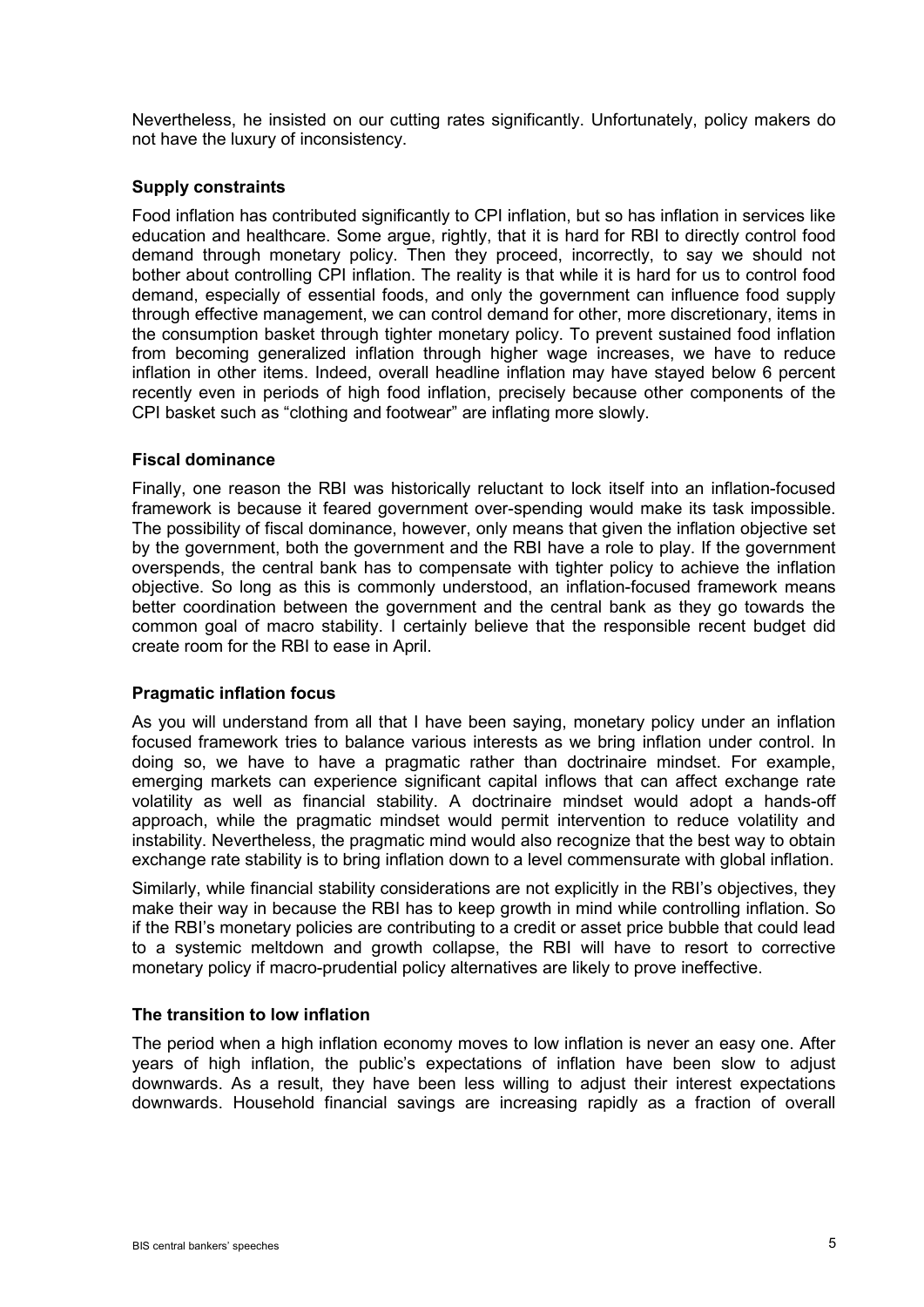household savings, but not yet significantly as a fraction of GDP.<sup>5</sup> Some frictions in the interest rate setting market do not also help. Even while policy rates are down, the rates paid by the government on small savings are significantly higher than bank deposit rates, as are the effective rates on tax free bonds. I am glad the government has decided to link the rates on small savings to government bond rates, but these rates will continuously have to be examined to ensure they do not form a high floor below which banks cannot cut deposit rates. All in all, bank lending rates have moved down, but not commensurate with policy rate cuts.

The wrong thing to do at such times is to change course. As soon as economic policy becomes painful, clever economists always suggest new unorthodox painless pathways. This is not a problem specific to emerging markets, but becomes especially acute since every emerging market thinks it is unique, and the laws of economics operate differently here. In India, at least we have been consistent. Flipping through a book of cartoons by that great economist, RK Laxman, I found one that indicated the solution for every ill in 1997 when the cartoon was published, as now, is for the RBI to cut interest rates by a hundred basis points. Arguments change, but clever solutions do not.

Decades of studying macroeconomic policy tells me to be very wary of economists who say you can have it all if only you try something out of the box. Argentina, Brazil, and Venezuela tried unorthodox policies with depressingly orthodox consequences. Rather than experiment with macro-policy, which brings macro risks that our unprotected poor can ill afford, better to be unorthodox on microeconomic policy such as those that define the business and banking environment. Not only do we have less chance of doing damage if we go wrong, but innovative policy may open new paths around old bottlenecks. Specifically, on its part the RBI has been adopting more liberal attitudes towards bank licensing, towards financial inclusion, and towards payment technologies and institutions in order to foster growth.

#### **Institution building**

Let me return to institution building. We had gotten used to decades of moderate to high inflation, with industrialists and governments paying negative real interest rates and the burden of the hidden inflation tax falling on the middle class saver and the poor. What is happening today is truly revolutionary – we are abandoning the ways of the past that benefited the few at the expense of the many. As we move towards embedding institutions that result in sustained low inflation and positive real interest rates, this requires all constituencies to make adjustments. For example, if industrialists want significantly lower rates, they have to support efforts to improve loan recovery so that banks and bond markets feel comfortable with low credit spreads. The central and state governments have to continue on the path of fiscal consolidation so that they borrow less and thus spend less on interest payments. Households will have to adjust to lower nominal rates, but must recognize that higher real rates make their savings more productive. They will find it worthwhile to save more to finance the enormous investment needs of the country.

Adjustment is difficult and painful in the short run. We must not get diverted as we build the institutions necessary to secure a low inflation future, especially because we seem to be making headway. The Government has taken the momentous step of both setting a CPI based inflation objective for the RBI as well as a framework for setting up an independent

<sup>5</sup> Data from household surveys also suggest that household financial savings are moving up. For example, two recent financial inclusion surveys for selected states in India – Financial Inclusion Insights survey conducted by InterMedia and the FinScope survey implemented by the Small Industries Development Bank of India (SIDBI) – suggest that among individuals "who have a bank account", the fraction who saved through bank deposits increased from 60% in 2013 to 98% in 2015. Of those who "save money", the fraction saving through a bank increased from 67% in 2013 to 93% in 2015. Of those who "save money", the fraction "saving at home" has declined dramatically from 90% in 2014 to 6% in 2015.